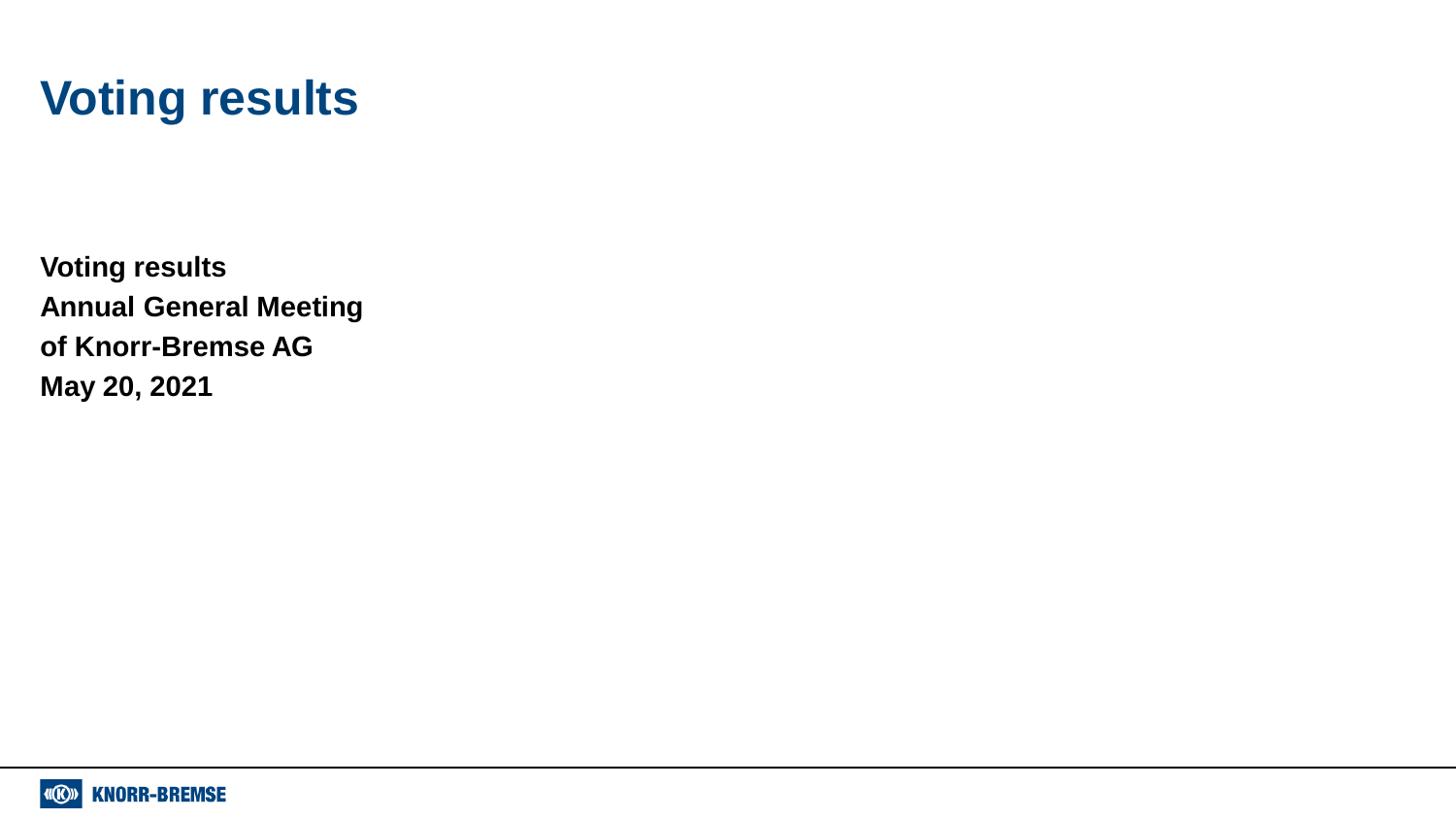#### **Appropriation of retained earnings**

The total number of shares for which valid votes have been cast: 148,035,089. That equals 91.83 % of the registered share capital.

The votes are as follows:

YES 147,529,920 votes, that equals 99.6587% of the valid votes

NO 505,169 votes, that equals 0.3413% of the valid votes

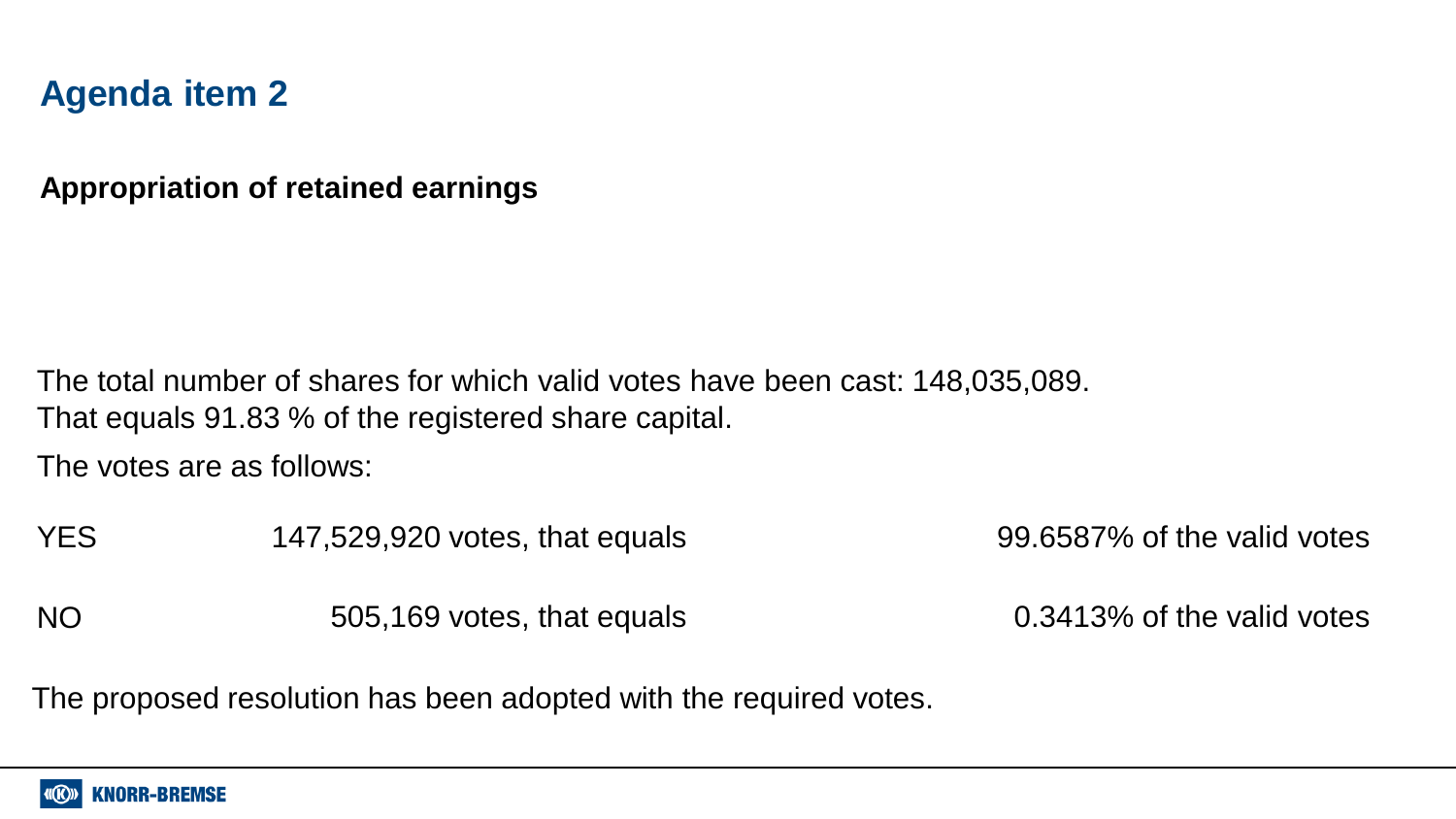**Approval of the acts of the members of the Executive Board** 

The total number of shares for which valid votes have been cast: 147,788,495. That equals 91.68% of the registered share capital.

The votes are as follows:

YES 147,781,270 votes, that equals 99.9951% of the valid votes

NO 7,225 votes, that equals 0.0049% of the valid votes

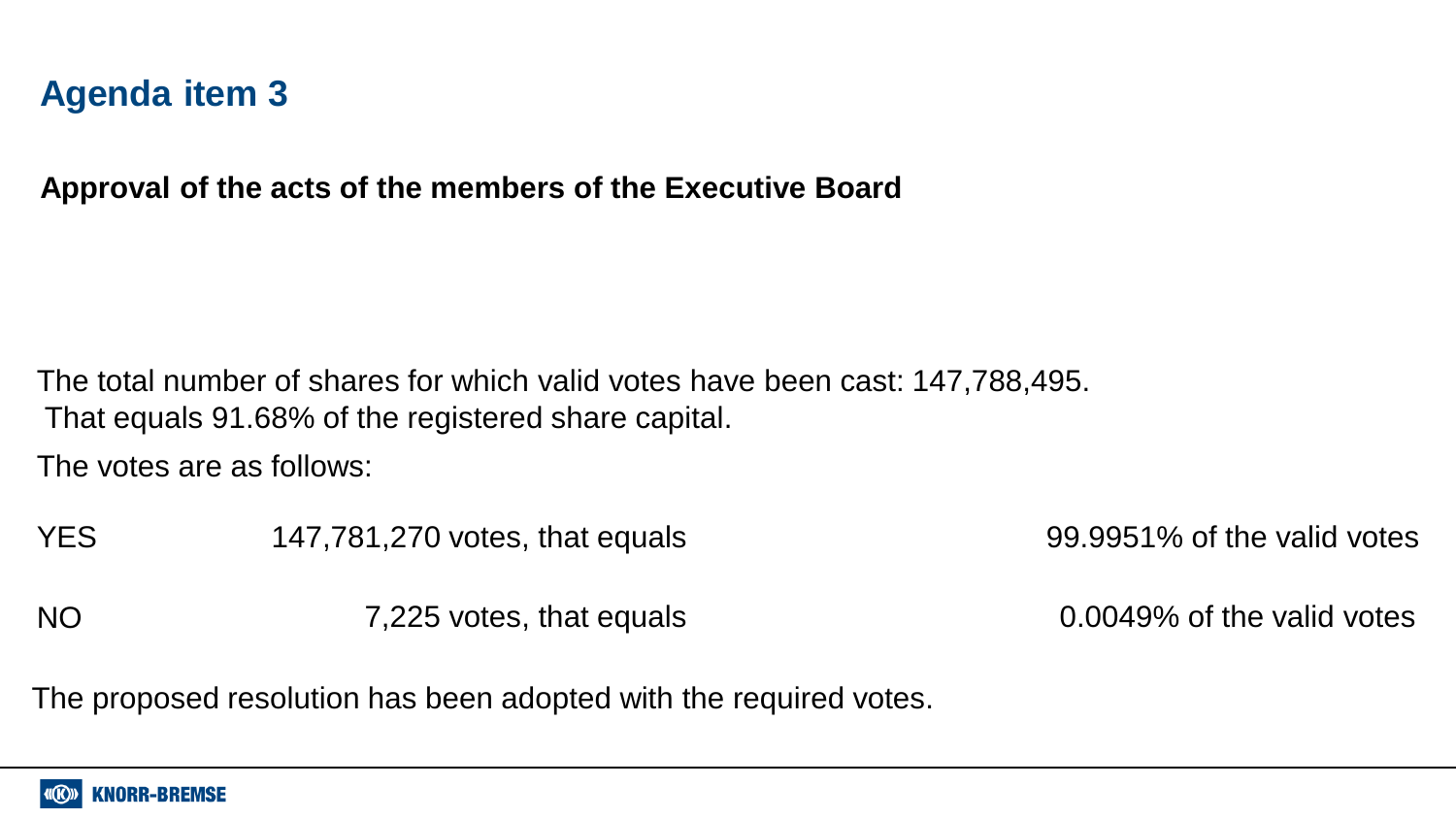**Approval of the acts of the members of the Supervisory Board** 

The total number of shares for which valid votes have been cast: 147,376,171. That equals 91.42% of the registered share capital.

The votes are as follows:

YES 147,157,002 votes, that equals 99.8512% of the valid votes

NO 219,169 votes, that equals 0.1488% of the valid votes

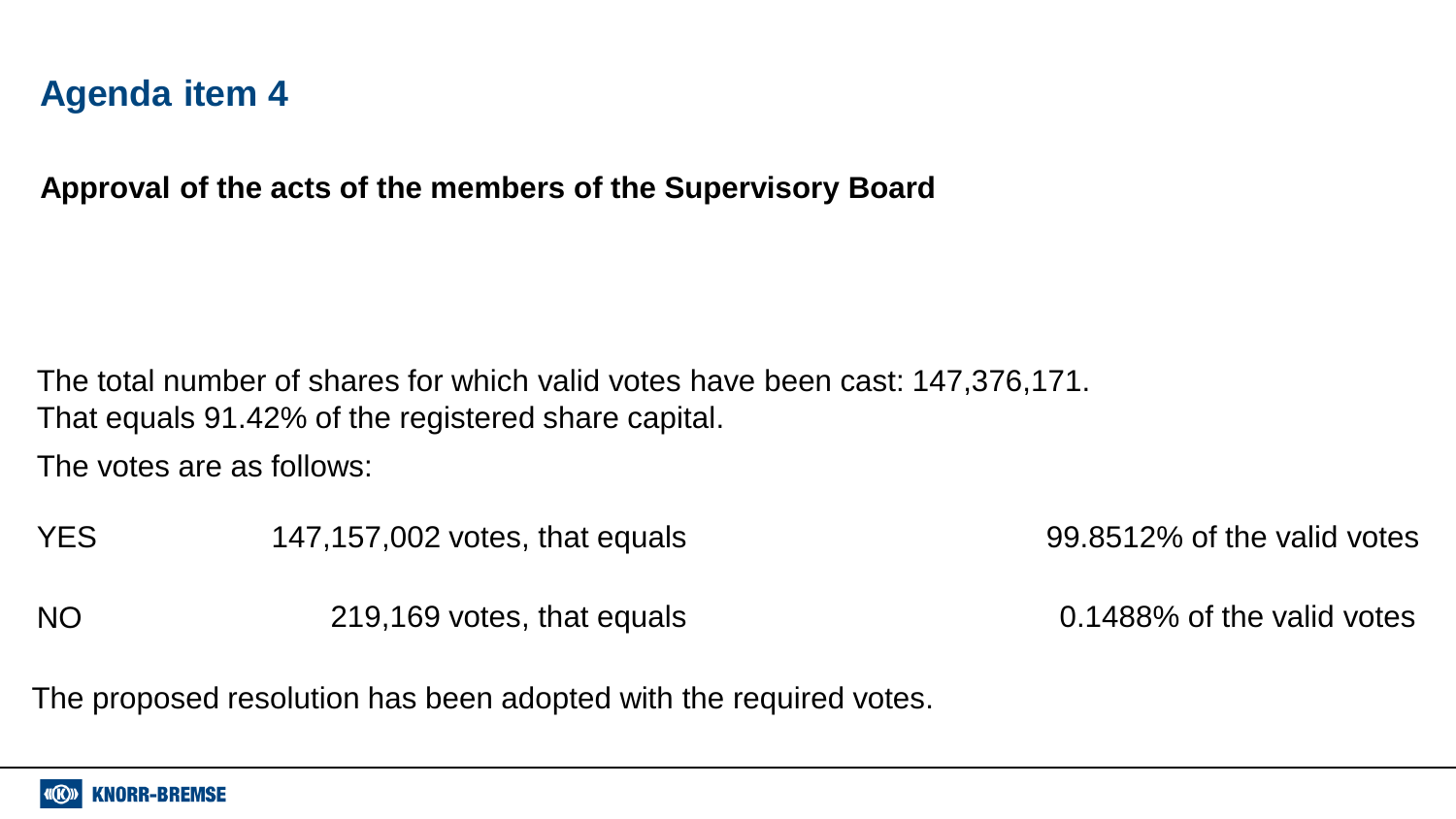**Resolution on the appointment of the auditor of the annual financial statements and the consolidated financial statements as well as the auditor for the review of the half-yearly financial report for the fiscal year 2021**

The total number of shares for which valid votes have been cast: 148,034,398. That equals 91.83% of the registered share capital.

The votes are as follows:

YES 144,884,887 votes, that equals 97.8724% of the valid votes

NO 3,149,511 votes, that equals 2.1276% of the valid votes

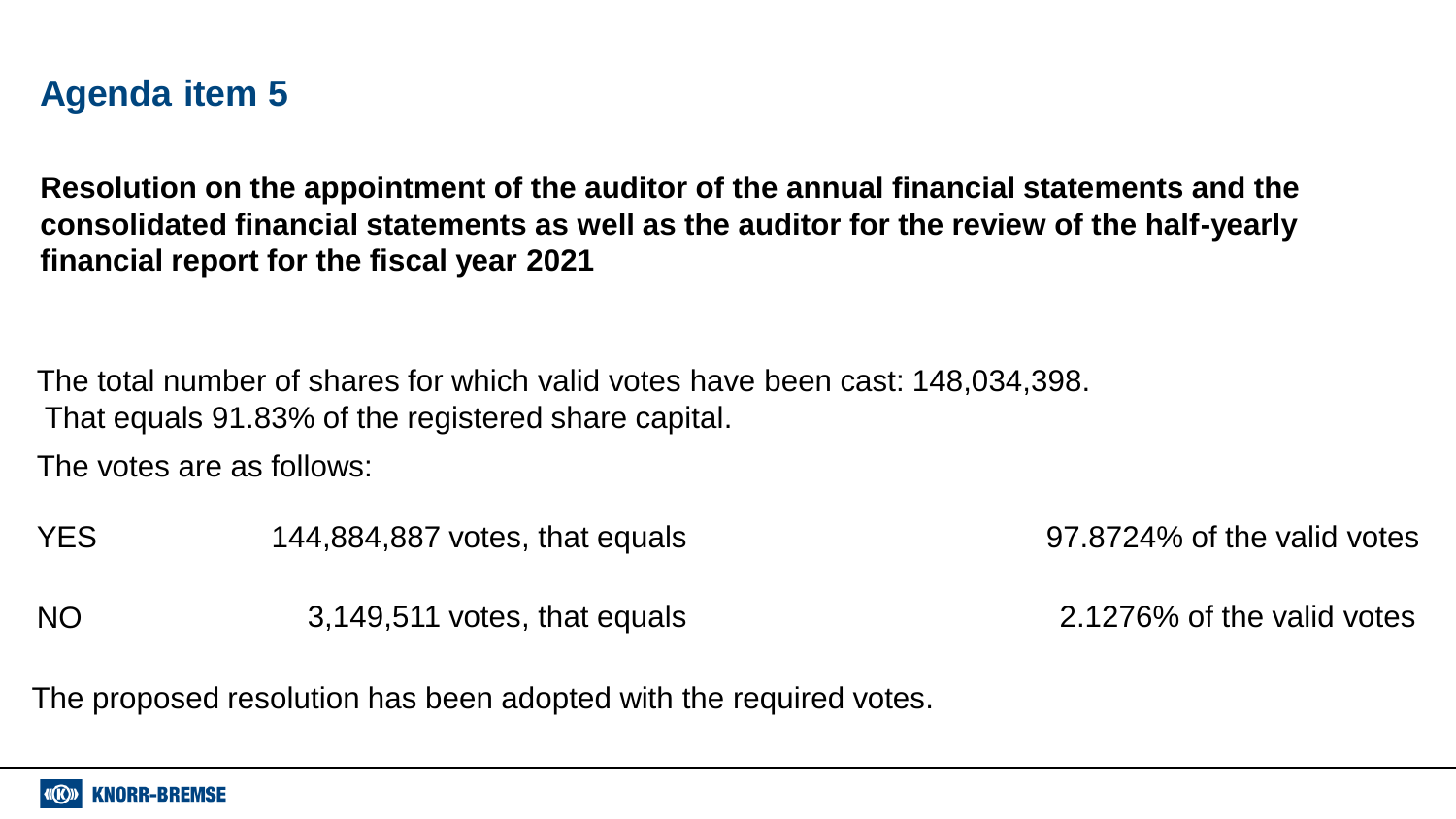# **Agenda item 6 a)**

**Elections to the Supervisory Board, here: Prof. Dr. Klaus Mangold**

The total number of shares for which valid votes have been cast: 146,502,293. That equals 90.88% of the registered share capital.

The votes are as follows:

YES 139,630,562 votes, that equals 95.3094% of the valid votes

NO 6,871,731 votes, that equals 4.6906% of the valid votes

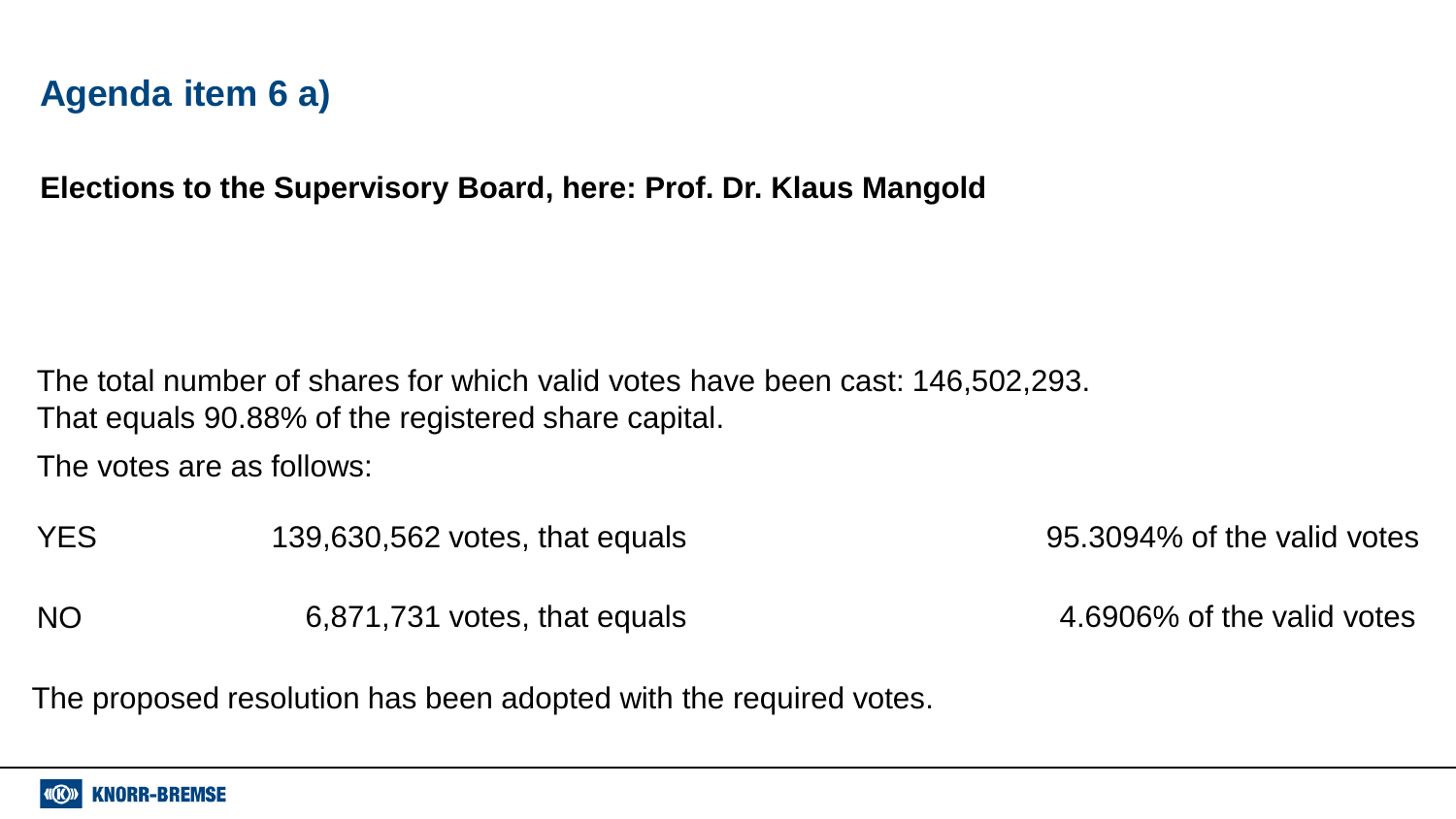# **Agenda item 6 b)**

**Elections to the Supervisory Board, here: Kathrin Dahnke**

The total number of shares for which valid votes have been cast: 147,784,943. That equals 91.68% of the registered share capital.

The votes are as follows:

YES 122,354,629 votes, that equals 82.7923% of the valid votes

NO 25,430,314 votes, that equals 17.2077% of the valid votes

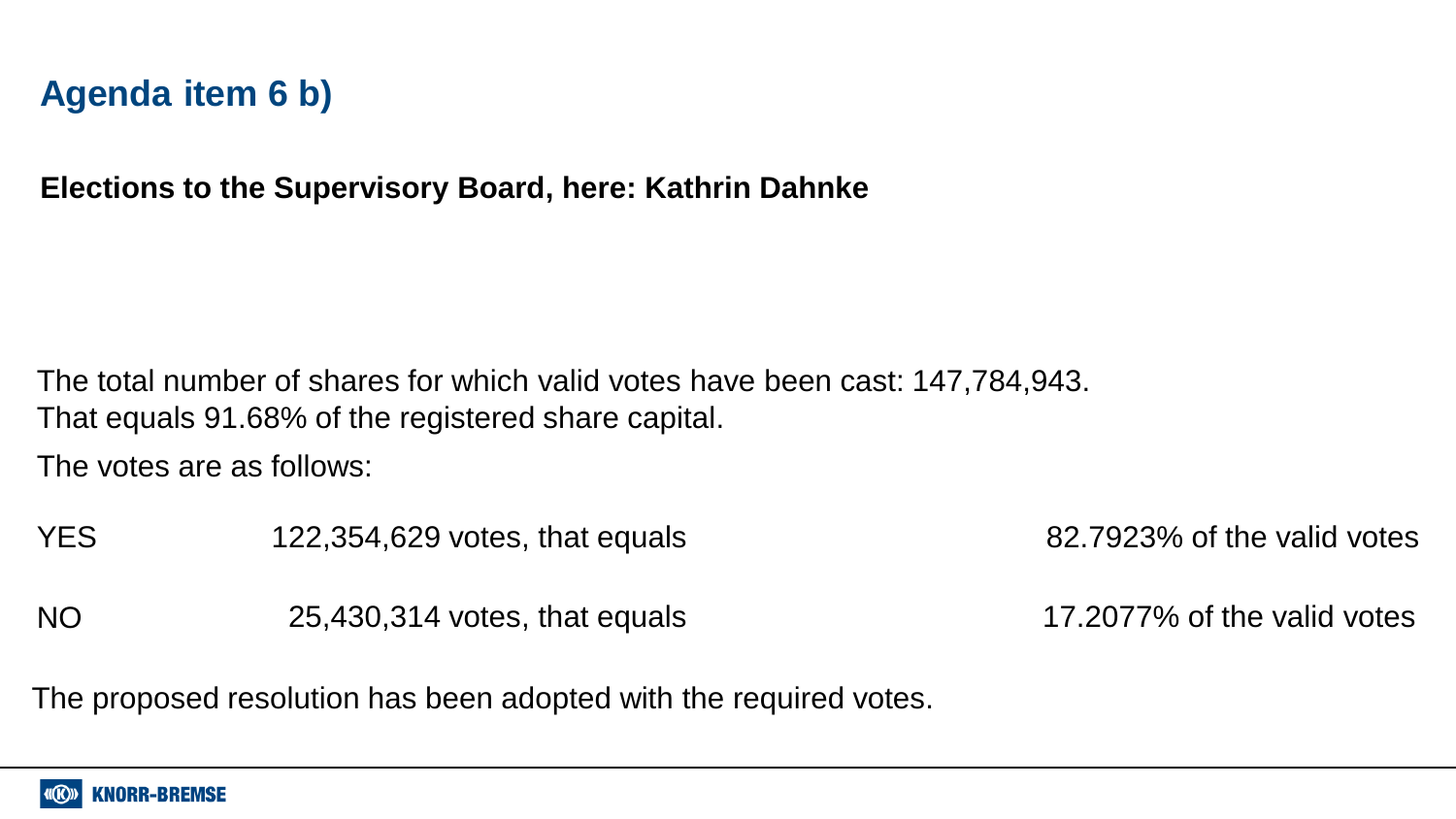### **Agenda item 6 c)**

**Elections to the Supervisory Board, here: Dr. Thomas Enders**

The total number of shares for which valid votes have been cast: 147,784,819. That equals 91.68% of the registered share capital.

The votes are as follows:

YES 123,330,390 votes, that equals 83.4526% of the valid votes

NO 24,454,429 votes, that equals 16.5474% of the valid votes

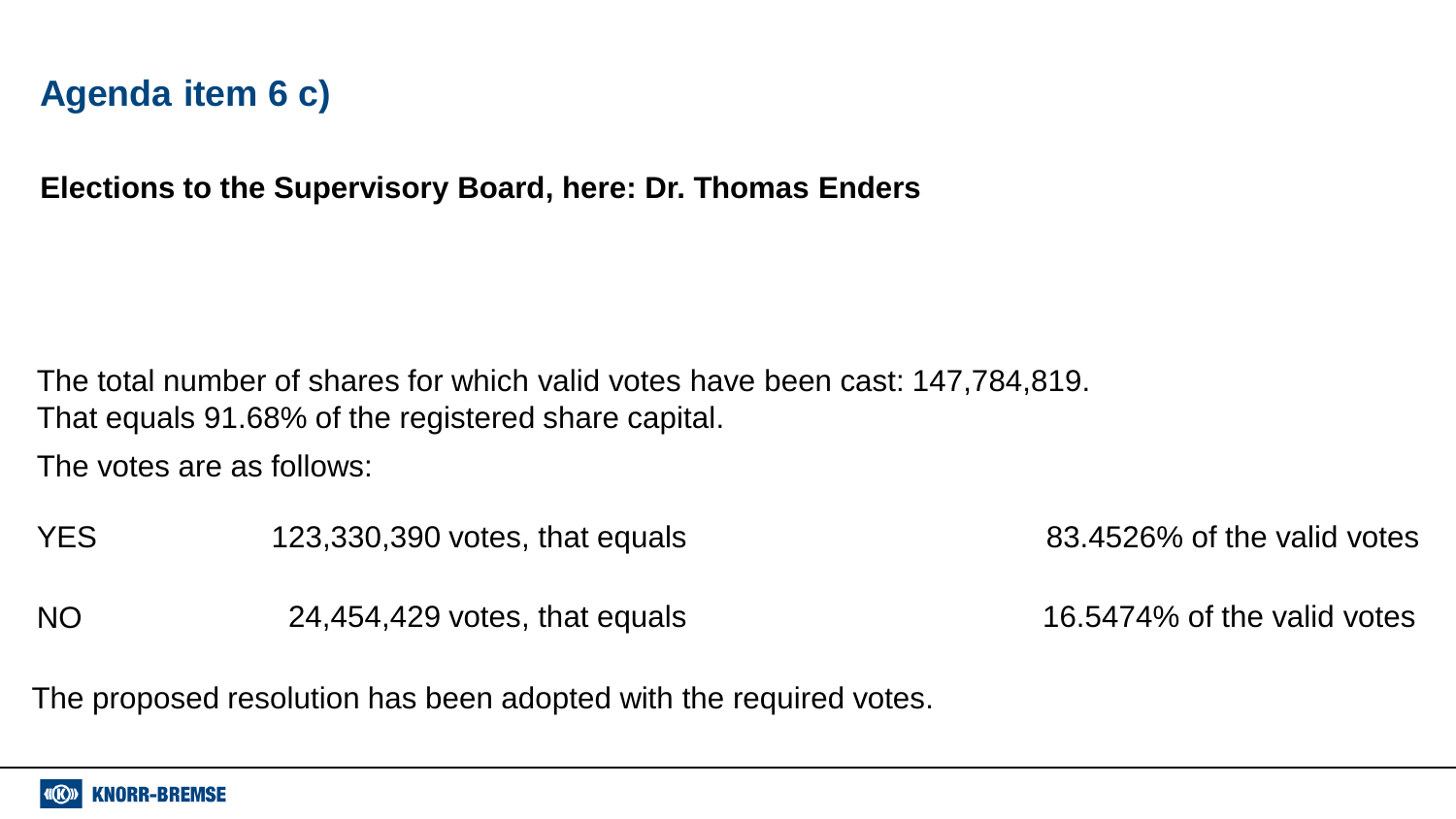# **Agenda item 6 d)**

**Elections to the Supervisory Board, here: Dr. Stefan Sommer**

The total number of shares for which valid votes have been cast: 147,784,864. That equals 91.68% of the registered share capital.

The votes are as follows:

YES 123,431,585 votes, that equals 83.5211% of the valid votes

NO 24,353,279 votes, that equals 16.4789% of the valid votes

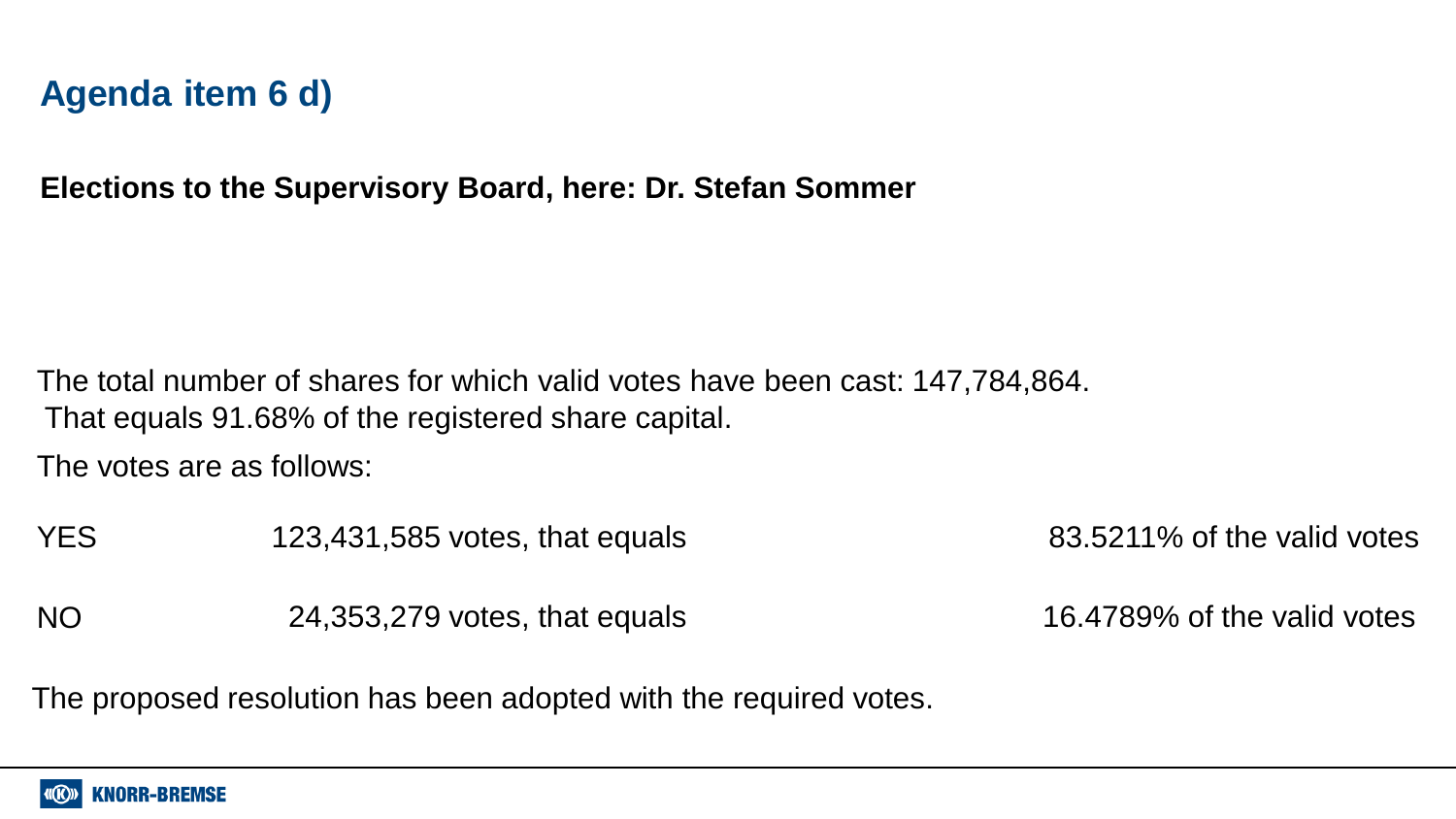# **Agenda item 6 e)**

**Elections to the Supervisory Board, here: Julia Thiele-Schürhoff**

The total number of shares for which valid votes have been cast: 147,784,766. That equals 91.68% of the registered share capital.

The votes are as follows:

YES 124,261,145 votes, that equals 84.0825% of the valid votes

NO 23,523,621 votes, that equals 15.9175% of the valid votes

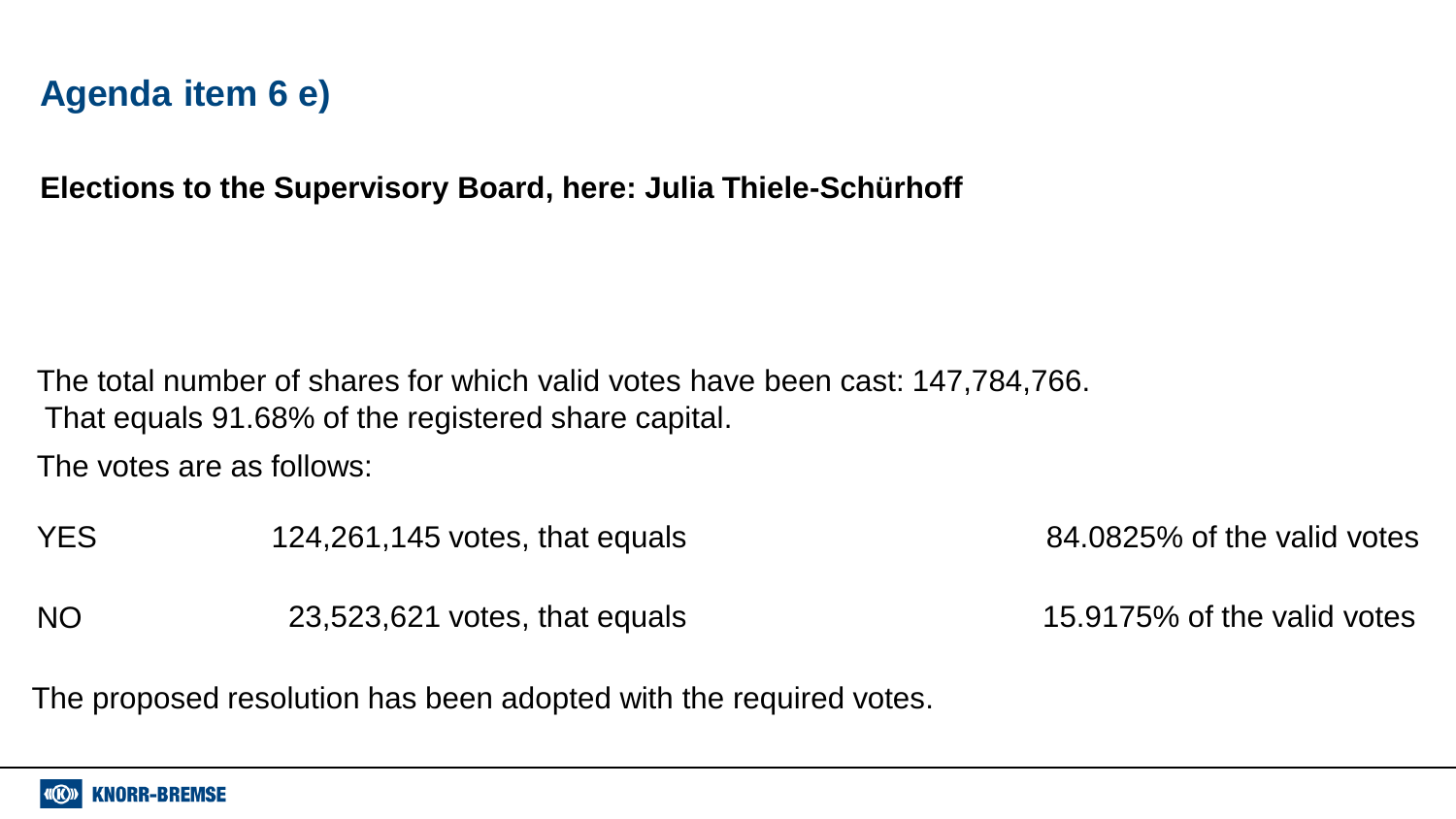# **Agenda item 6 f)**

**Elections to the Supervisory Board, here: Dr. Theodor Weimer**

The total number of shares for which valid votes have been cast: 147,784,762. That equals 91.68% of the registered share capital.

The votes are as follows:

YES 117,655,653 votes, that equals 79.6128% of the valid votes

NO 30,129,109 votes, that equals 20.3872% of the valid votes

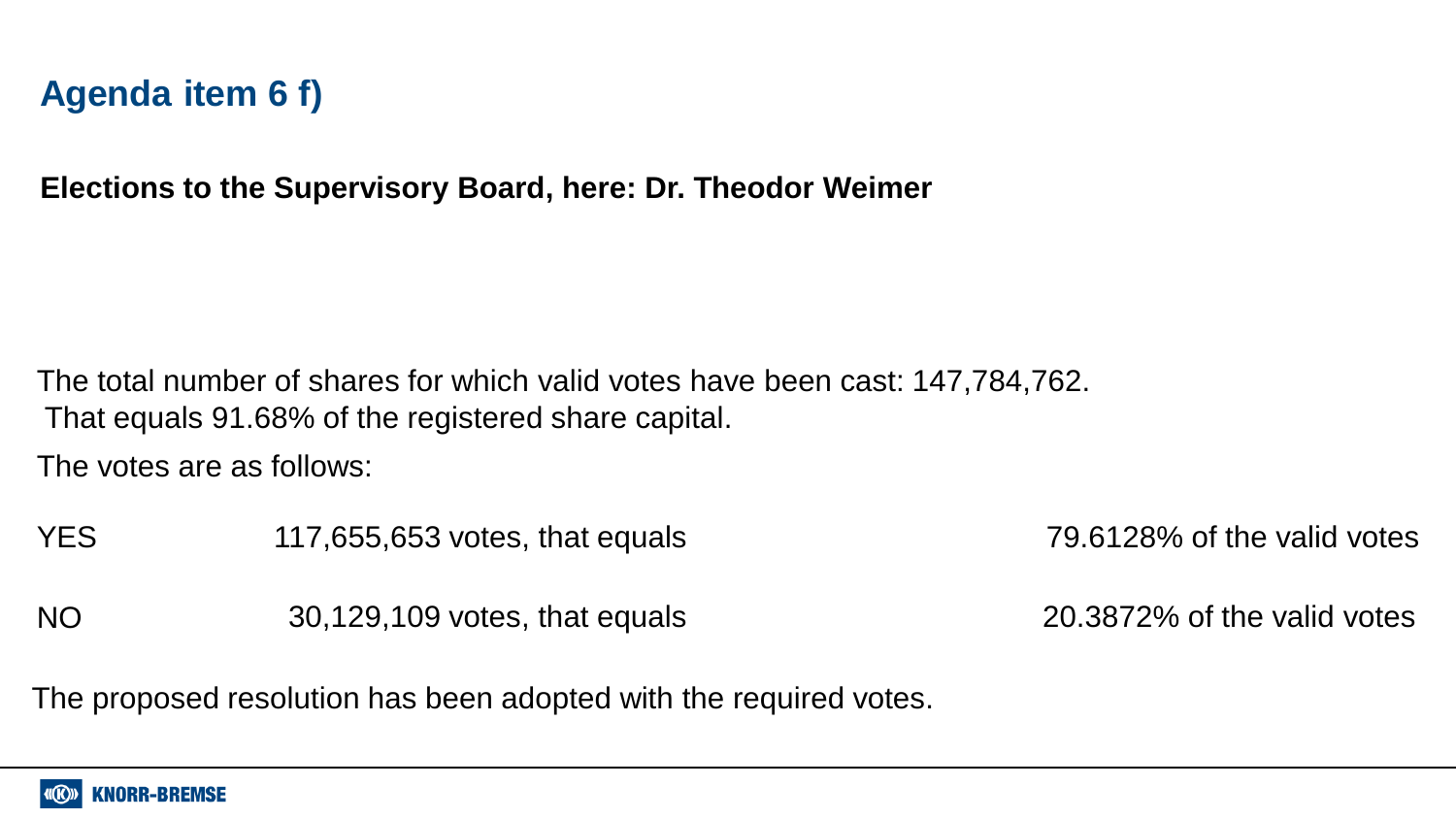**Resolution on the approval of the remuneration system for the Executive Board members**

The total number of shares for which valid votes have been cast: 147,935,891. That equals 91.77% of the registered share capital.

The votes are as follows:

YES 142,559,801 votes, that equals 96.3659% of the valid votes

NO 5,376,090 votes, that equals 3.6341% of the valid votes

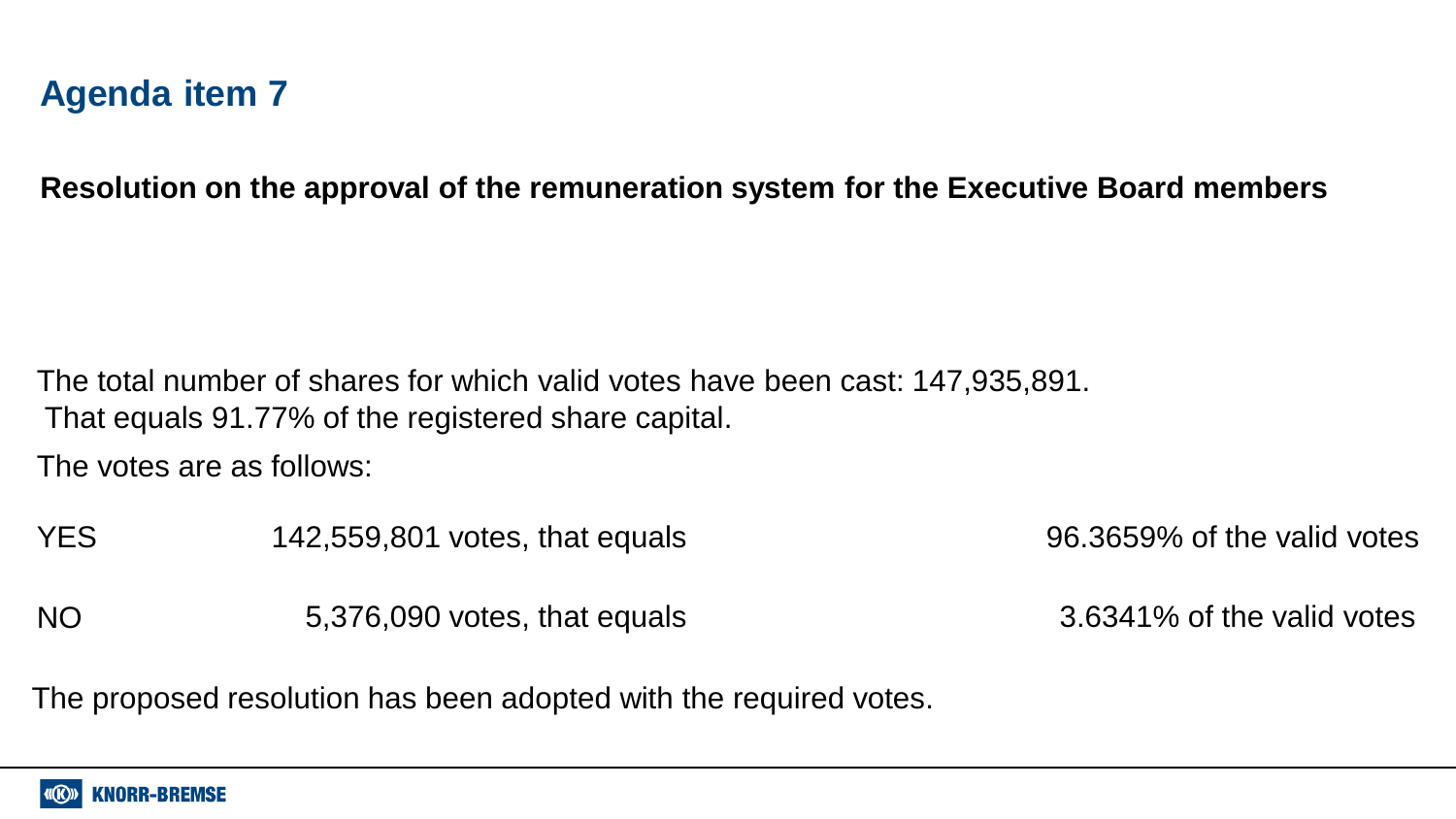**Resolution on the granting of approval to implement an employee share purchase plan for employees in the United States of America and in particular in the state of California**

The total number of shares for which valid votes have been cast: 148,033,926. That equals 91.83% of the registered share capital.

The votes are as follows:

YES 147,948,328 votes, that equals 99.9421% of the valid votes

NO 85,598 votes, that equals 0.0579% of the valid votes